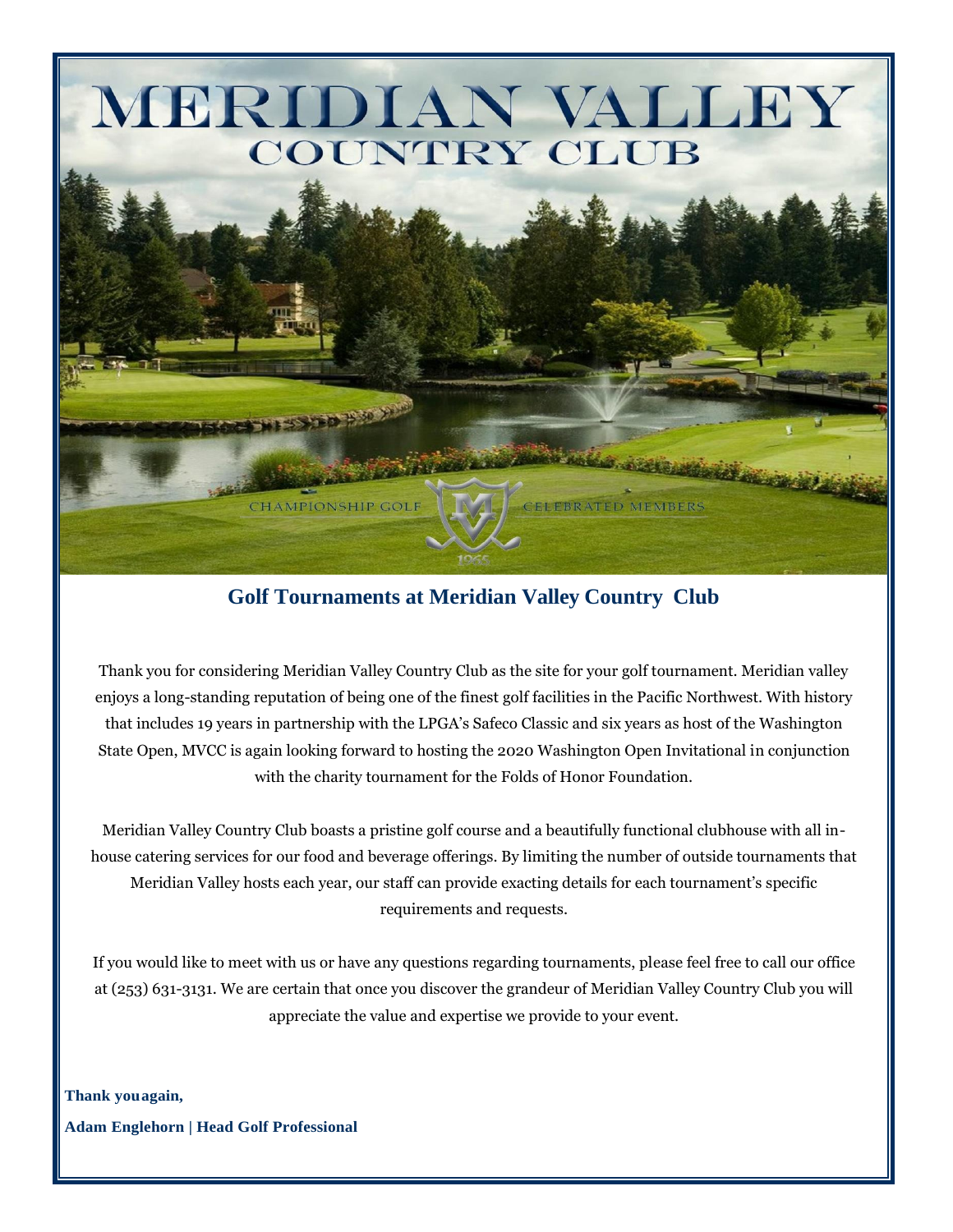## **The all-inclusive Tournament Fee per player provides the following:**

GolfCourse Rental, Range Fee,PowerCarts, Tee Prizes, Professional Scoring,

Closest to the Pin and Long Drive Competitions, BBQ Buffet Lunch, Chicken & Salmon Dinner, Two

#### DrinkTickets,SubsequentTaxes andGratuity.

Wealsoprovideaprivatestagingroomforteeprizes,auctionitems,sponsorshipmarketingtablesetc.

#### **Prime Season Dates ~ \$225 per player ~ Contact Adam Englehorn**

You can upgrade to Prime Rib & Salmon Dinner for an additional \$15 per person.

## **Logistics**

All golf tournaments are limited to a guaranteed minimum of 120 players and a maximum of 180 players.

TournamentsarescheduledonMondaysorThursdayas 1:00p.m.Shotguns.

Registration and Lunch Service typically begin at 11:00 am. Dinner following golf will be limited in size to 275 people.

## **Deposit**

Alltournamentsarerequiredtoplaceanon-refundabledepositof\$3000.00nomorethan15daysaftersigningthe contract.

# **Payment**

All tournament fees are due within 15 days of the event.

# **Special Equipment**

Tournaments requiring any special equipment (portable dance floor, tents, additional folding chairs or specialty linens) will be charged for the rental, delivery and pick up.

### **Damage**

Any damages to the golf course, Clubhouse and/or Club property will be charged to the organization/person responsible for payment of the tournament.

# **Lost or Stolen Items**

MeridianValleyCountryClub isnot responsible for the loss of any items prior to,duringor following the tournament.This includes, but is not limited to tee prizes, cameras, cellular phones, hats, golf clubs, laptop computers or any other personal items.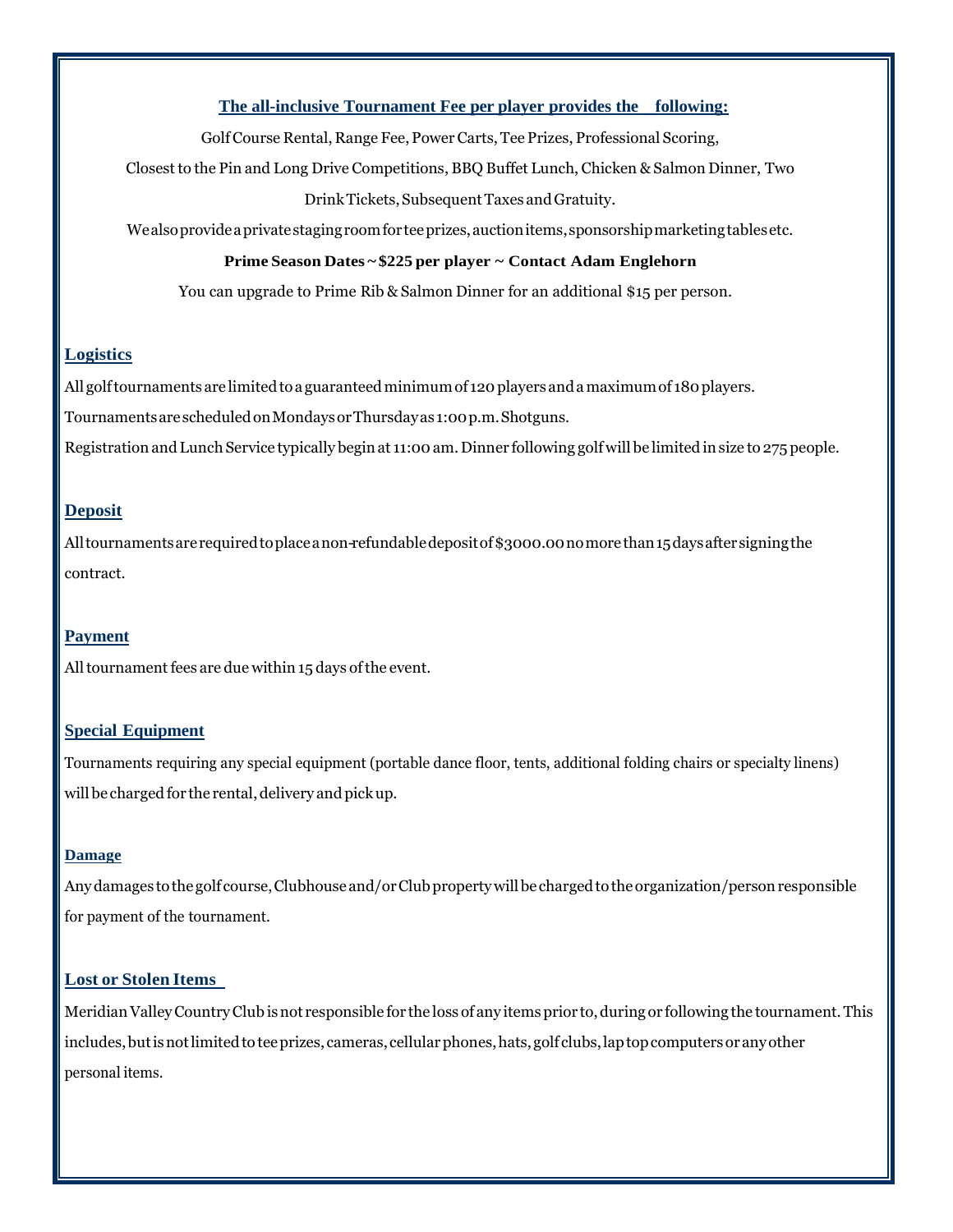## **Dress Code on the course and in the Clubhouse**

It is the responsibility of the tournament host to ensure that their guests are aware of our Dress Code.

Appropriate golf attire is required at all times and strictly enforced.

This includesontheputtinggreen,thedrivingrange,andallotherpracticeareas.

- Jeans of any type are not allowed.
- For Men, shirts must have a collar and be tucked in at all times.
- For Women, shirts must either have sleeves or a collar.
- Shorts must be at least mid-thigh in length. Short shorts, tennis shorts, tennis skirts, or running shorts are not allowed.
- The following apparel is not allowed on the golf course:

Bib‐overalls,coveralls,cutoffs,frayedoralteredpants,cottonsweatsuits,T‐shirts,halter‐styleorlowscoopedneck tops, sports jerseys, tank tops, undergarment tops, strapless tops, or bare midriffs.

- Suitable sweatshirts must have a collar or a collar underneath.
- Shoes must be worn at all times. During summer rules metal spikes are not permitted on the golf course.
- All hats must be worn properly ‐ no backwards caps will be allowed.

# **Power Carts**

All participants are required to ride in a power golf cart.

The number of carts needed for your event must be submitted to the Golf Professional no later than fifteen days in

advance of your tournament.

If the guaranteed number of carts is less than actually needed those without carts will not be allowed to play.

# **Practice Range**

Unlimited practice range balls are provided for all tournament players.

# **Concept Shop:**

A concept shop may be available to Your golf tournament as a tee gift Or added amenity. Please contact Adam Englehorn for more details at Adam@meridianvalleycc.com

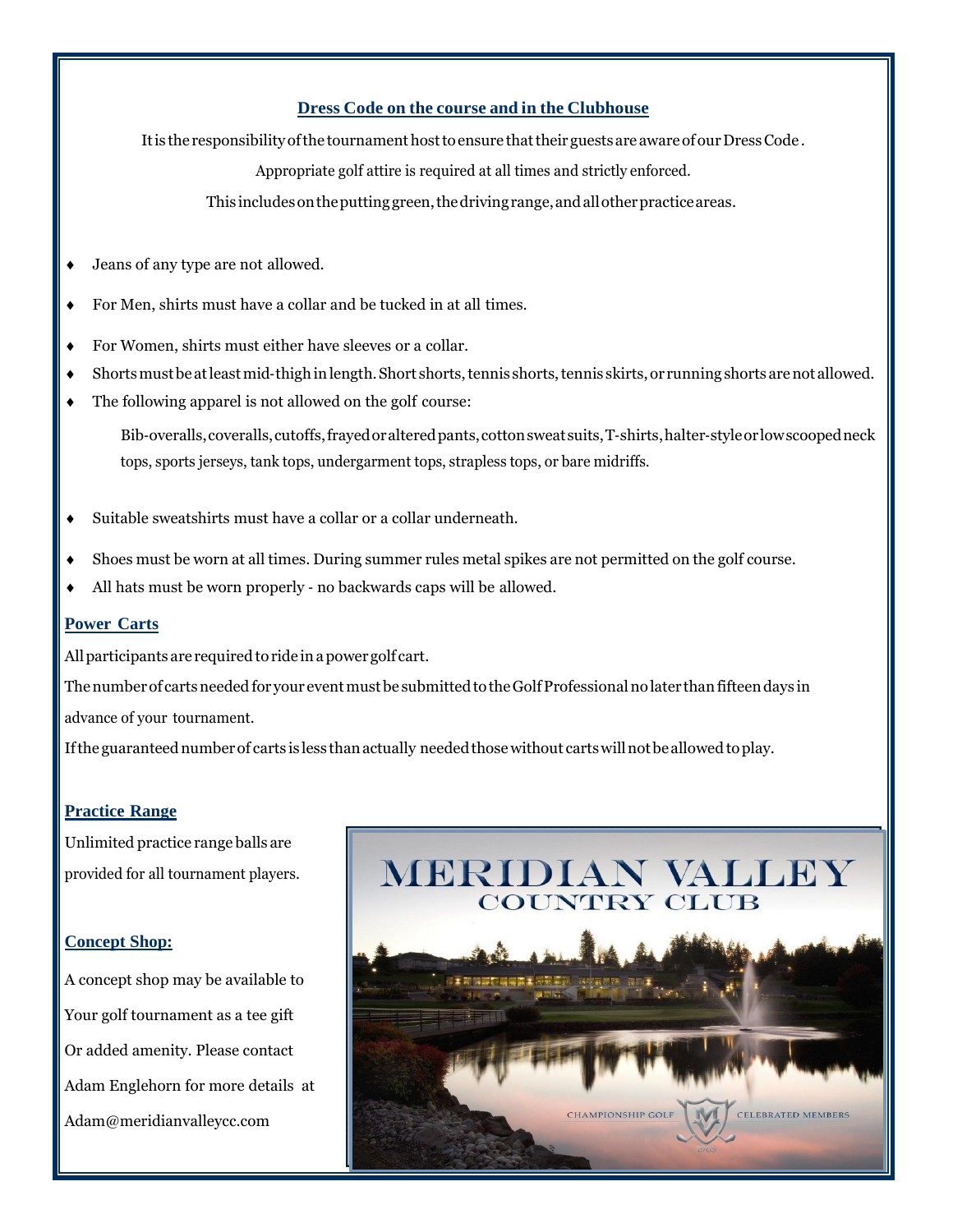#### **Food and Beverage Service**

AllfoodmustbepreparedandpurchasedfromMeridianValleyCountryClub.Arrangements regardingfoodand beveragemustbecompletednolater than20daysprior totheevent.

The club requires a final meal count three  $(3)$  business days prior to your tournament.

. If the actual count is less than the guaranteed count, the event will be billed for the guaranteed number.

Food and beverages are not allowed to be removed from MVCC premises.

- It is understood that Meridian Valley Country Club must comply with all Washington State Liquor Laws.
- All beverages must be purchased from MVCC, this includes any beverages provided on the golf course.
- Any person under the age of 21 will not be allowed to consume any alcoholic beverages on site.
- $\bullet$  The staff at MVCC reserves the right to request proof of age from anyone they believe is not of legal age to consume alcohol.
- The staff at MVCC has been instructed to refuse service to anyone who appears intoxicated.

MVCC club policy requires the conclusion of all services for golf tournaments end at 11:30 PM - NO EXCEPTIONS.

#### **Beverages**

#### **Option One – Hosted Beverage Stations:**

MVCC will set up four beverage stations on Holes 1, 5 10 and 15.

Eachstationwillbeset outprior to the start ofthe tournament andwillbemonitoredthroughoutthe eventto ensurea full complement of ice cold beverages for the duration of the tournament.

MVCC provides an assortment of beer, canned soda, Gatorade and bottled water. Billing will be based on the amount of beverages consumed. Eachplayerstill receivestwocomplimentarybeveragetickets foruseintheclubhousefollowingthe tournament. The fee for this service is \$150 per station.

#### **Option Two – Hosted Beverages on Beverage Carts.**

A way to limit the amount of hosted beverages consumed by your tournament group is to have beverage carts on the course instead as opposed to beverage stations. This prevents guests from 'loading up their golfbags', and would also allow MVCC to provide your guests with cocktails and liquor on the course. The fee for this service is \$150.00 for each cart. **Option Three – No Host Beverages:**

You do have the option of having your guests pay for their own beverages throughout the event. MVCC will provide roaming beverage carts on the course at a fee of \$150 per cart.

Theprice forbeveragesareas follows:

**Well drinks\$7.00 Domestic beer \$5.00 Canned soda\$3.00 Premium cocktails\$10.00 Imported / Micro beer \$6.00 Bottledwater\$2.50/Gatorade\$3.00**